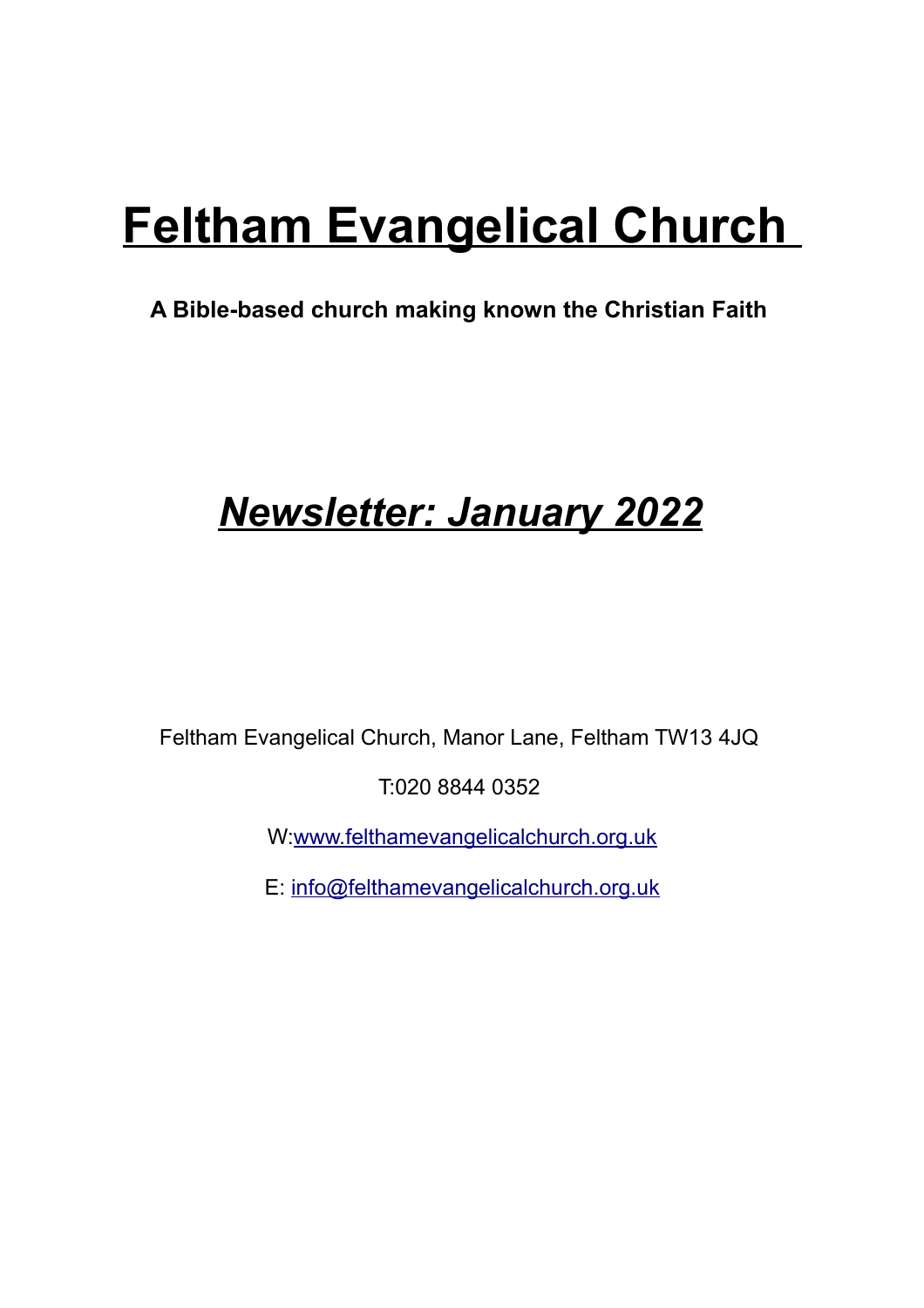### **Calendar**

**w/c 26th December** Sun 26th 9.30.am. - Lord's Supper. (Josh Venables) Sun  $26<sup>th</sup>$  11.00.am. - Morning Worship. (Philip Venables) Sun 26<sup>th</sup> 5.15.pm. - Evenina Service (Philip Venables) Tues  $28<sup>th</sup>$  9.30.am. - Prayer Meeting Wed 29<sup>th</sup> 7.30.pm. - Prayer / Bible Study (Acts 15:1-21) Thurs  $30<sup>th</sup>$  6.30.am. - Praver Meeting. Fri  $31<sup>st</sup>$  5.00.pm to 8.30.pm - New Years Eve Party Sat 1<sup>st</sup> 9.00.pm. - Prayer Meeting **w/c 2nd January**  Sun 2<sup>nd</sup> 9.30.am. - Time to Study (Philip Venables) Sun 2<sup>nd</sup> 10.20.am. - Grace Kids Sun 2<sup>nd</sup> 11.00.am. - Lord's Supper. (Philip Venables) Sun 2<sup>nd</sup> 5.15.pm. - Evening Service (Philip Venables) Tues  $4<sup>th</sup>$  9.30.am. - Prayer Meeting. Wed 5<sup>th</sup> 7.30.pm. - Prayer / Bible Study (Acts 15:22-35) Thurs  $6<sup>th</sup>$  6.30.am. - Praver Meeting. Sat 8<sup>th</sup> 9.00.pm. - Prayer Meeting **w/c 9th January (week of prayer)** Sun 9<sup>th</sup> 9.30.am. - Lord's Supper. (Andrew Heron) Sun  $9<sup>th</sup>$  11.00.am. - Morning Worship. (Zach Mollallegn) Mon 10th 9.45.am to 11.15.am - Grace **Tots** Mon  $10^{th}$  7.30.pm. - Prayer Meeting Tues  $11<sup>th</sup>$  9.30.am. - Prayer Meeting. Wed  $12<sup>th</sup>$  7.30.pm. - Prayer / Bible Study / Report (Paul Fountain) Thurs 13th 6.30.am. - Prayer Meeting. Thurs 13th 7.30.pm. - Prayer Meeting. Fri 14th 9.30.am. - Prayer Meeting. Fri 14th 7.30.pm. - Prayer Meeting Sat 15<sup>th</sup> 9.00.am. - Prayer Meeting Sat 15<sup>h</sup> 9.00.pm. - Prayer Meeting

#### **w/c 16th January**

Sun  $16<sup>th</sup>$  9.30.am. - Time to Study. (Philip Venables)  $Sum 16<sup>th</sup> 10.20 am.$  - Grace Kids Sun 16<sup>th</sup> 11.00.am. - Morning Worship. (Lloyd Mushambadzi) Sun 16th 5.15.pm. - Lord's Supper (Philip Venables) Mon 17th 9.45.am to 11.15.am - Grace Tots Mon 17<sup>th</sup> 7.45.pm to 9.15.pm.- Marriage Forum Tues 18th 9.30.am. - Prayer Meeting. Wed 19<sup>th</sup> 7.30.pm. - Gospel Partner Prayer / Bible Study (Acts 15:36-16:10) Thurs  $20<sup>th</sup>$  6.30.am. - Prayer Meeting Thurs 20th 7.30 pm. - Church Members Meeting. Sat 22<sup>nd</sup> 8.00.am. - Men's Breakfast Sat 22<sup>nd</sup> 9.00.pm. - Prayer Meeting **w/c 23rd January** Sun 23rd 9.30.am. - Lord's Supper. (Philip Venables) Sun 23rd 10.20.am. - Grace Kids Sun 23rd 11.00.am. - Morning Worship (Philip Venables) Sun 23rd 5.00.pm. - Equip (Forgiveness) Mon 24th 9.45.am to 11.15.am - Grace Tots Tues 25<sup>th</sup> 9.30.am. - Prayer Meeting. Wed 26<sup>th</sup> 7.30.pm. - Prayer / Bible Study. (Acts 16:11-24) Thurs  $27<sup>th</sup>$  6.30 am. - Prayer Meeting Sat 29th 9:00.pm. - Prayer Meeting **w/c 30th January** Sun  $30<sup>th</sup>$  9.30.am. - Lord's Supper. (Philip Venables) Sun 30<sup>th</sup> 10.20.am. -Grace Kids Sun  $30<sup>th</sup>$  11.00.am. - Morning Worship. (Philip Venables) Mon  $31<sup>st</sup>$  9.45.am to 11.15.am - Grace **Tots** Tues  $1<sup>st</sup>$  (Feb) 9.30.am. - Prayer Meeting. Wed 2<sup>nd</sup> 7.30.pm. - Prayer / Bible Study (Acts 16:25-40) Thurs 3rd 6.30.am. - Prayer Meeting. Sat 5<sup>th</sup> 9.00.pm. - Prayer Meeting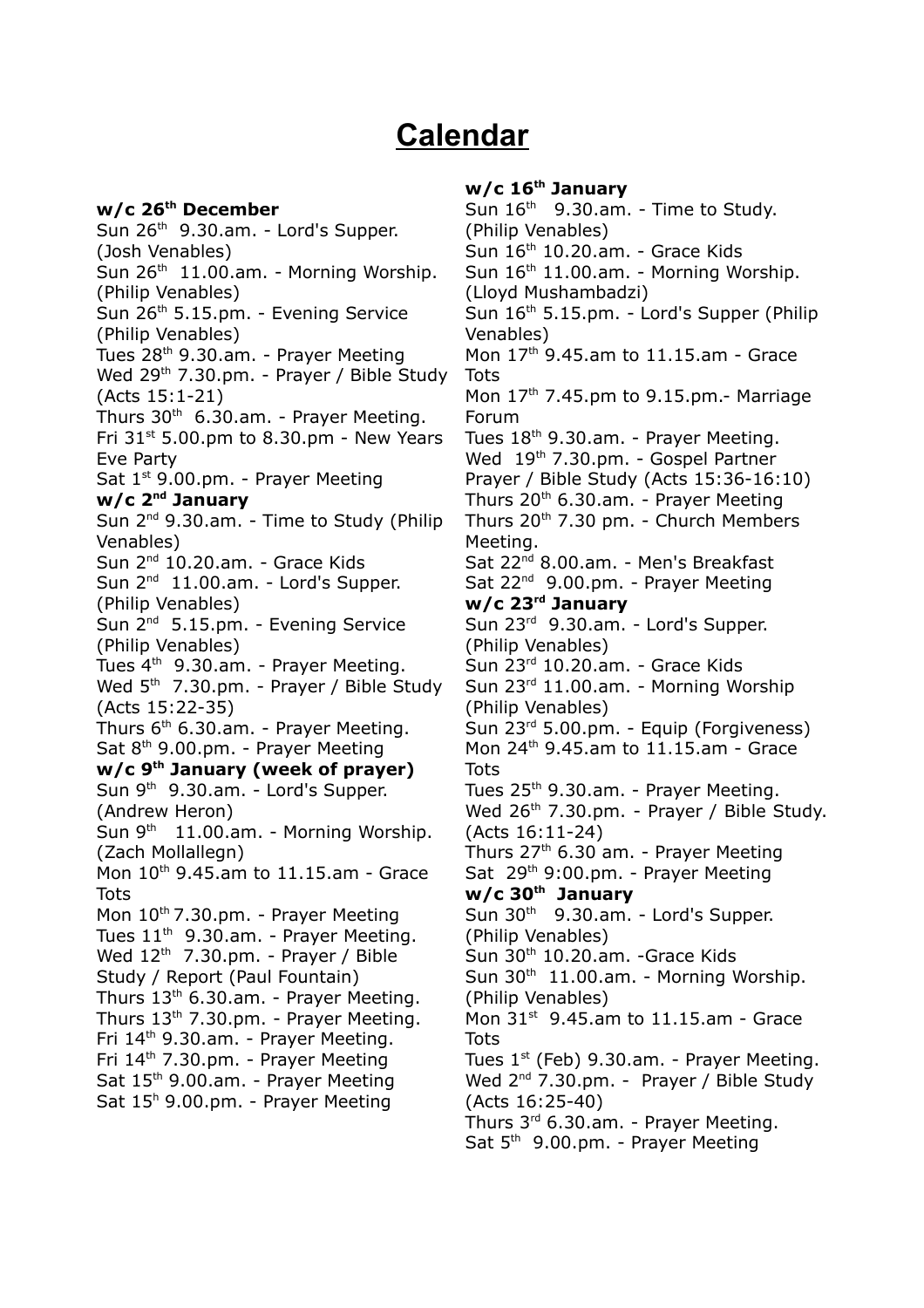### **News**

*Penny Thorp and Zech Venables* are due to have operations this month. Penny on her shoulder on January 6<sup>th</sup> and Zech on his teeth/mouth on January 12th.

### **Notes**

*Week of Prayer* This is due to be during the week commencing on January 9<sup>th</sup> :

- As we move into the new year this gives us an opportunity to pour out our hearts in prayer to God, desiring that He might glorify Himself among us. See calendar for the details of when the prayer meetings are due to take place.
- We want to use this week to commit all the people and all the activities of the church to the Lord for 2022. We want to be bound together in the Lord, knowing Him in all the future for the church.

*Church Members Meeting* A meeting is arranged for church members on January 20<sup>th</sup> at 7.30.pm. Pray that we might have a good time of fellowship as we consider the life of the church together.

**New Year's Eve** On December 31<sup>st</sup> we are due to have a Church Family New Years Eve party together. We plan to have some games, food and a time of worship and prayer. Also we will include a concert. This is due to be between 5.00.pm and 8.30.pm.

*Gifts* We desire to see all church members functioning to fulfil the call of God upon their lives. Please speak to Philip about what this might be meaning for you in your situation.

*Evangelism* We intend to continue with evangelising in our community. Formal times for undertaking this are due to be arranged on an ad hoc basis.

*Bible Reading Clusters* As we move into 2022 we are planning to have groups of 3 or 4 people reading through the Bible together. Each group can decide how they approach this. If you would like to be part of a group please contact Philip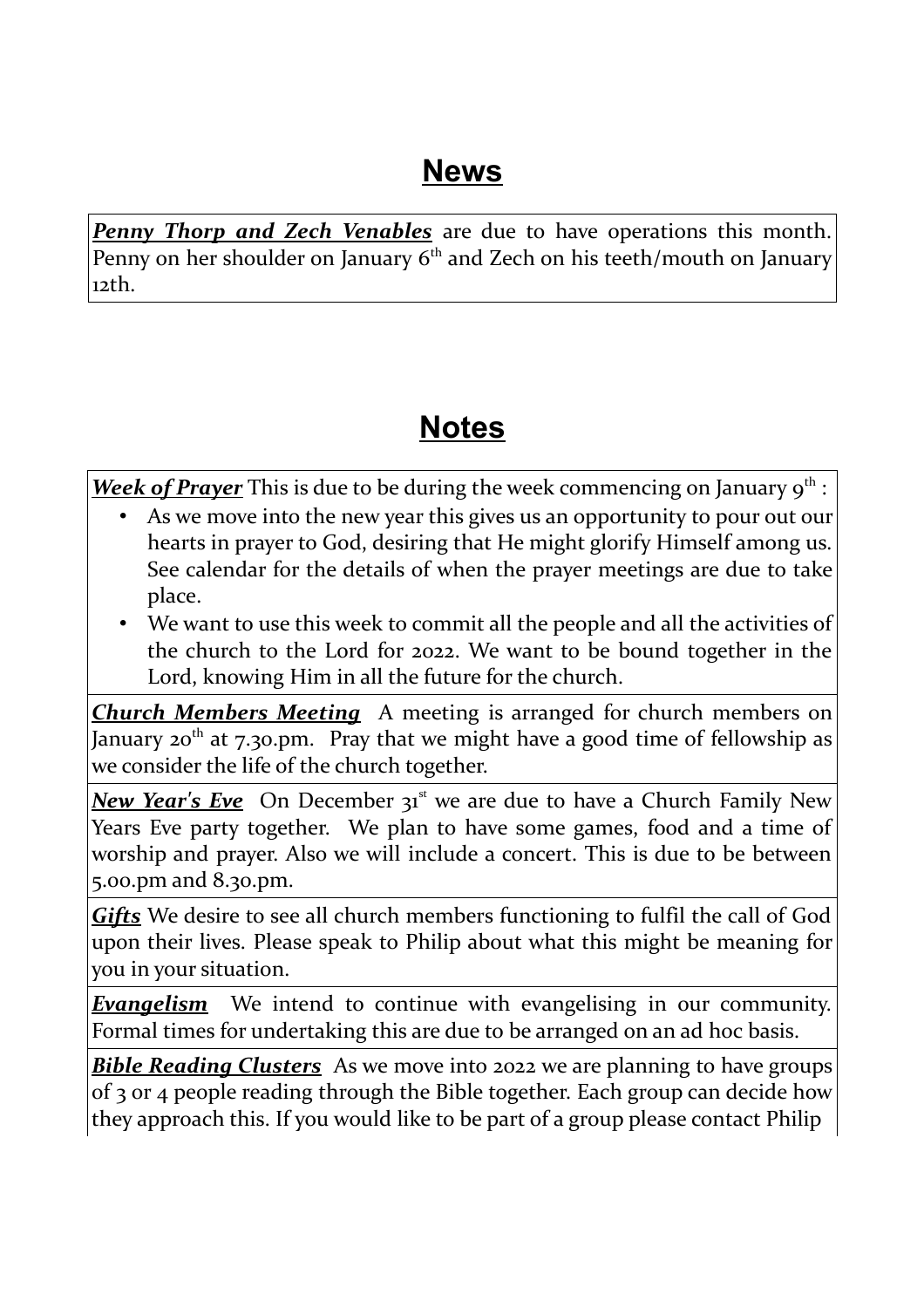### **Spiritual Notes**

### Dignified

Will you have a dignified 2022? Do you desire a dignified 2022? As a Christian you should be desiring to have a dignified 2022; we are a people called to dignity. But what does a dignified person look like? Such a person has calmness, honesty, integrity on display. They are not cast down by bad news or elated by good news. They are not disturbed by sudden changes to life's circumstances.

The world around us is filled with turbulence and instability. As a result the lives of those around us are filled with apprehension and fear. The Christian believer is to be of a different character because he lives for different reasons. As we observe the news we are so easily perturbed and disturbed. There seems to be no end to bad news. Viruses and wars, violence and misery beset us all around. Moreover, those in government display many moral deficiencies and we wonder if we can trust them. And when we see those in authority advancing causes that are hostile to the gospel we can be disturbed. And so what are we to do?

The response to such difficult times is found in 1 Timothy 2:1-2a **First of all, then, I urge that supplications, prayers, intercessions, and thanksgivings be made for all people, for kings and all who are in high positions,** We rightly apply this scripture to the need to pray for those in authority, but we need to be aware that Paul actually enjoins us to come before God for all people as well. What we are being told here is that we need to be praying for all people all the time. Dare I say it is easy to be praying when the people and the authorities are on our side. It is a different thing to be praying for those same ones when they are hostile to us. But pray we must and with thanksgivings as well.

It is the outcome of such praying and thanksgiving that is so very pertinent to us here though. That outcome is stated in v2b **that we may lead a peaceful and quiet life, godly and dignified in every way.** Prayer and thanksgiving stabilize our souls. And when we stabilize souls we live lives which are not full of disorder, rashness, and fear. Rather, we live lives which portray calmness and